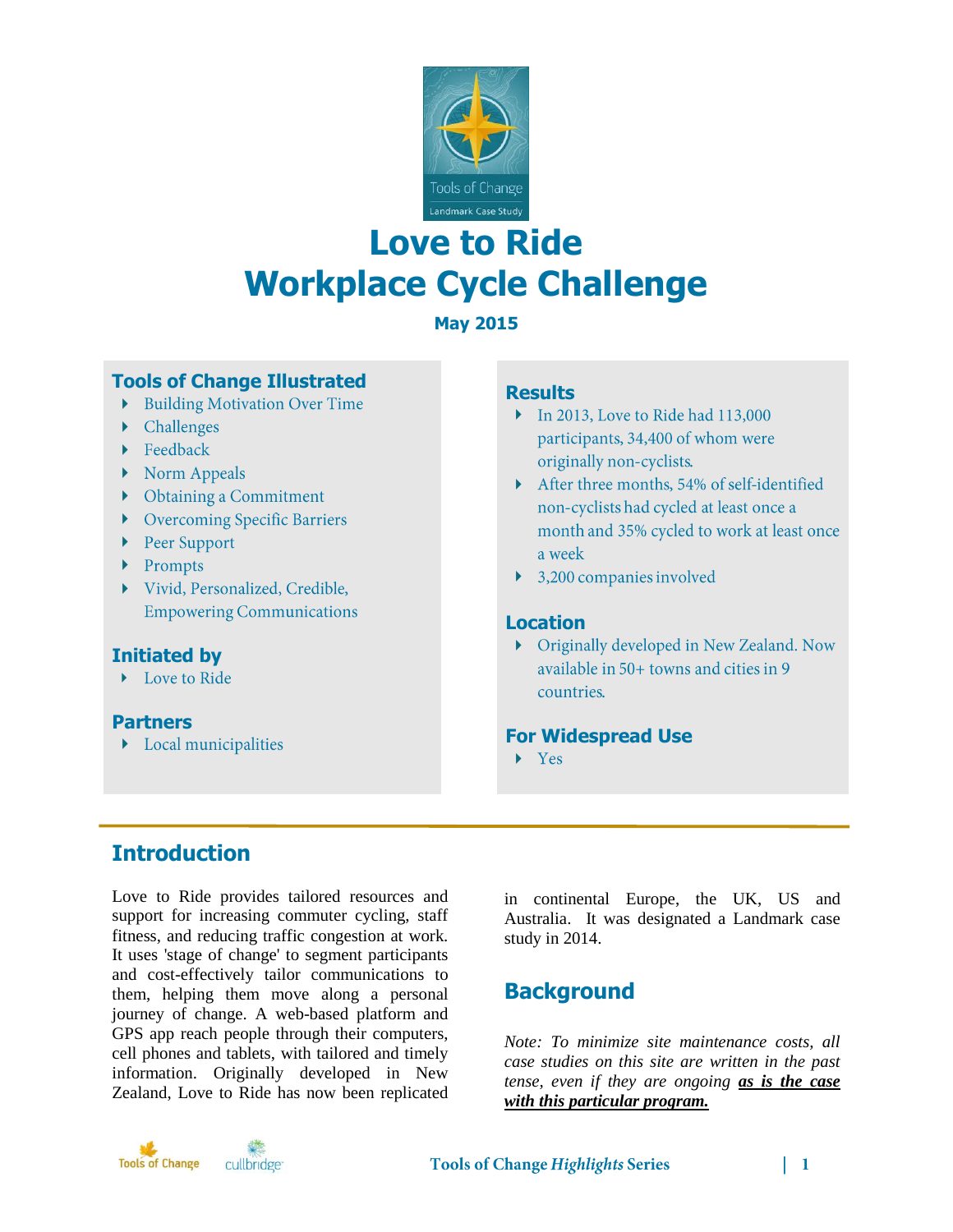The idea behind Love to Ride was originally developed in New Zealand as a part of a national health promotion strategy that included sustainable transportation. Thomas Stokell worked on the cycling strategy, then later developed Challenge for Change when he moved to the UK. Challenge for Change was then rebranded as Love to Ride.

Between 2007 and 2014, Love to Ride delivered 120 Workplace Cycle Challenge programs and encouraged more than 110,000 people and 3,000 businesses to participate. It was effective in encouraging 34,000+ non-cyclists to try cycling and see how easy and fun it can be.

"That was very much our mission—to get more people riding bikes," said Stokell. "Love to Ride brought all our work under one cool, fun umbrella and spread the love of riding."

# **Setting Objectives**

The main objectives of the Workplace Cycle Challenge program were to:

- Encourage more people to take up cycling
- Encourage people who were already cycling to cycle more often
- Encourage people to cycle for transportation purposes (first in their communities, then eventually to work).

# **Getting Informed**

Love to Ride studied how leading behaviour change theories could be applied to cycling. These theories included: the Fogg Behaviour Model (behavior  $=$  motivation, ability, trigger); gamification theory; the use of reinforcement and incentives; social norming; and making the change process easy, popular and fun.

From these, Love to Ride developed a four-part framework:

- 1. Understand the user journey, from noncyclist to regular cyclist, eventually biking to work
- 2. Identify and address key barriers and benefits
- 3. Monitor
- 4. Make it fun and self-reinforcing through technology

Based on Stages of Change Theory and its prior experience, Love to Ride works with six stages of change:

- 1. Pre-contemplation (non-cyclist): not riding or considering participation in the program
- 2. Contemplation (non- cyclist): not riding yet, but considering participation in the program
- 3. Preparation (non-cyclist): not riding yet, but had joined the program
- 4. Occasional cyclist: cycled occasionally for errands and/or recreation
- 5. Regular cyclist: cycled regularly for errands and/or recreation
- 6. Regular commuter: cycled regularly to work
- Non-cyclists (hadn't been on a bike in the past 12 months)
- Occasional cyclists (cycled less than a few times a month), and
- Regular cyclists (cycled at least a few times a month).

Love to Ride collected information about participants' barriers, benefits and stages of change on an ongoing basis, as new people registered on the Love to Ride website. The brief registration / baseline survey asked them how often they currently rode, what barriers they faced and what benefits they wanted to gain from cycling, as will be described in further details below.

### *Identifying motivators and barriers*

The most common benefits and motivators identified by survey participants were that cycling was an enjoyable, healthy activity that improved fitness, and that it saved time and money.

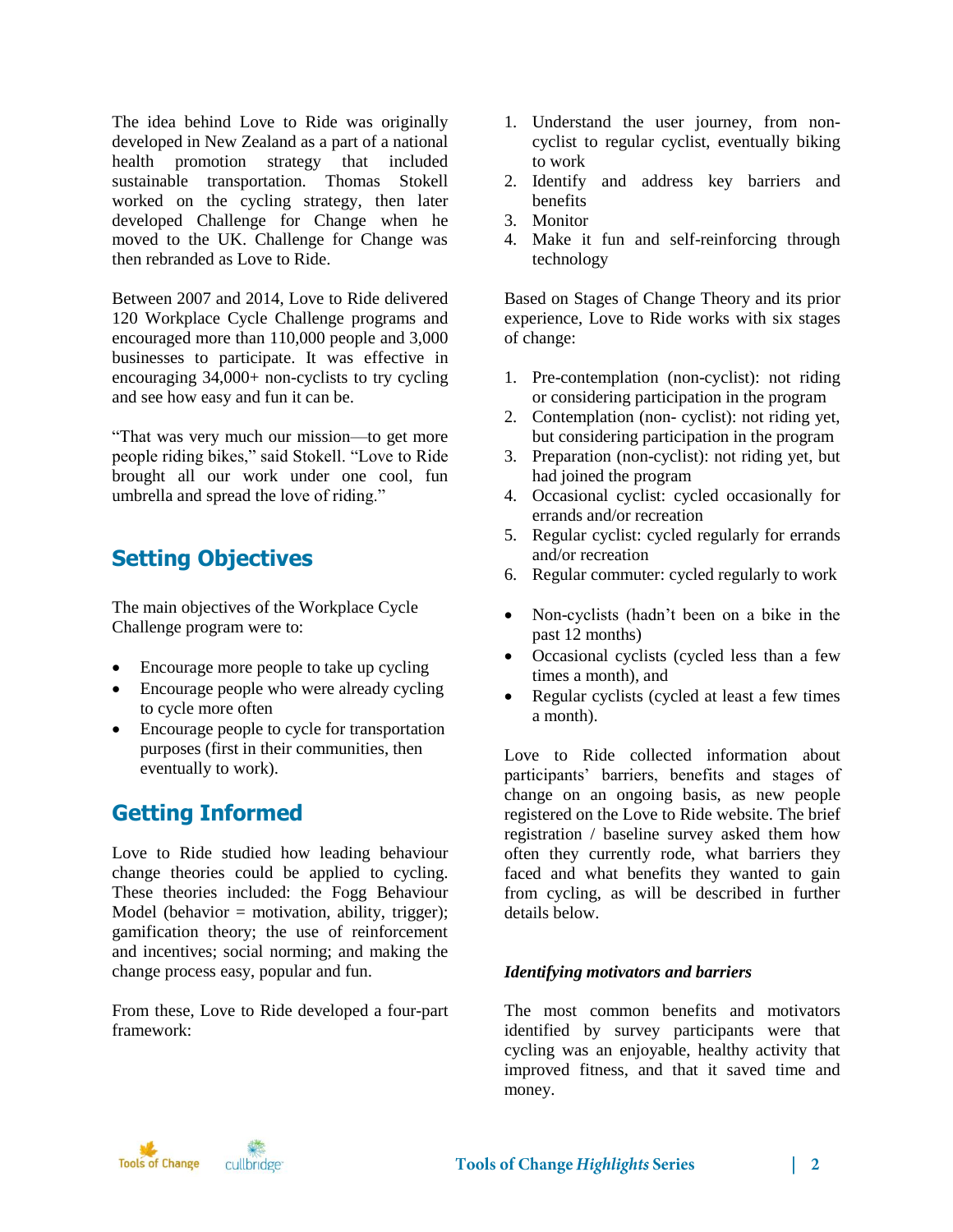The barriers depended on the stage of change. For example, a self-identified non-cyclist might not have the money to buy a bike, or not know what type of bike to buy; an occasional cyclist might not know the best bike routes to take to work, or how to maintain or fix their bike. Barriers for many also included not having a place to shower, or to safely park their bike once they arrived at work.



*Non-cyclists might not have the money to buy a bike or not know what type of bike to buy, or their bike may be buried in the shed or be in poor repair*.

# **Delivering the Program**

Love to Ride provided a web platform and GPS app that made it fun and easy to participate in the program, with plenty of recognition and personalized invitations for taking next steps. It also organized workplace Cycle Challenges.

Love to Ride website, smartphone apps and ecommunications automatically tailored information to participants that addressed their motivators and helped them overcome their barriers.

#### *Workplace Cycle Challenge*

The Workplace Cycle Challenges, were threeweek challenges to get more people to cycle more often and to work. Challenge scores were based on participation, not the distance cycled. Stokell explained that distance-based challenges tend to motivate existing and regular riders, but not other categories of cyclists. (*Challenges)*

"If you just tell people to ride to work because it's good for them, the environment, and that they'll save money, they will just list all the reasons they can't," said Stokell. "Instead of asking them to climb a mountain, we asked them to take a small, first step: ride a bike for just 10 minutes."

Love to Ride worked with cities and stakeholder organizations in those cities to engage local businesses to participate in the Challenge.

Registered businesses were divided by size so that companies competed against similarly-sized companies; employees within those companies then registered as part of their workplace. (*Obtaining a commitment*)

"We asked each company to select its own team champions and then we provided them with posters and draft texts that they could e-mail out to their colleagues and mention in staff meetings." Love to Ride also phoned the team champions with tips and ideas for engaging their colleagues. (*Building Motivation and Engagement Over Time*)

#### *Segmenting the Audience*

Love to Ride's use of personalized web-based communications was, as one Landmark panellist put it "similar to the sophistication of online advertisers." The program's website, smart phone apps and e-communications automatically tailored messaging so that participants got the prompts and heard about the rewards, incentives and prizes that would most appeal to them and most help them overcome their particular barriers. (*Incentives; Building Motivation and Engagement over Time, Overcoming Specific Barriers; Prompts; Vivid, Personalized, Empowering Communication*)

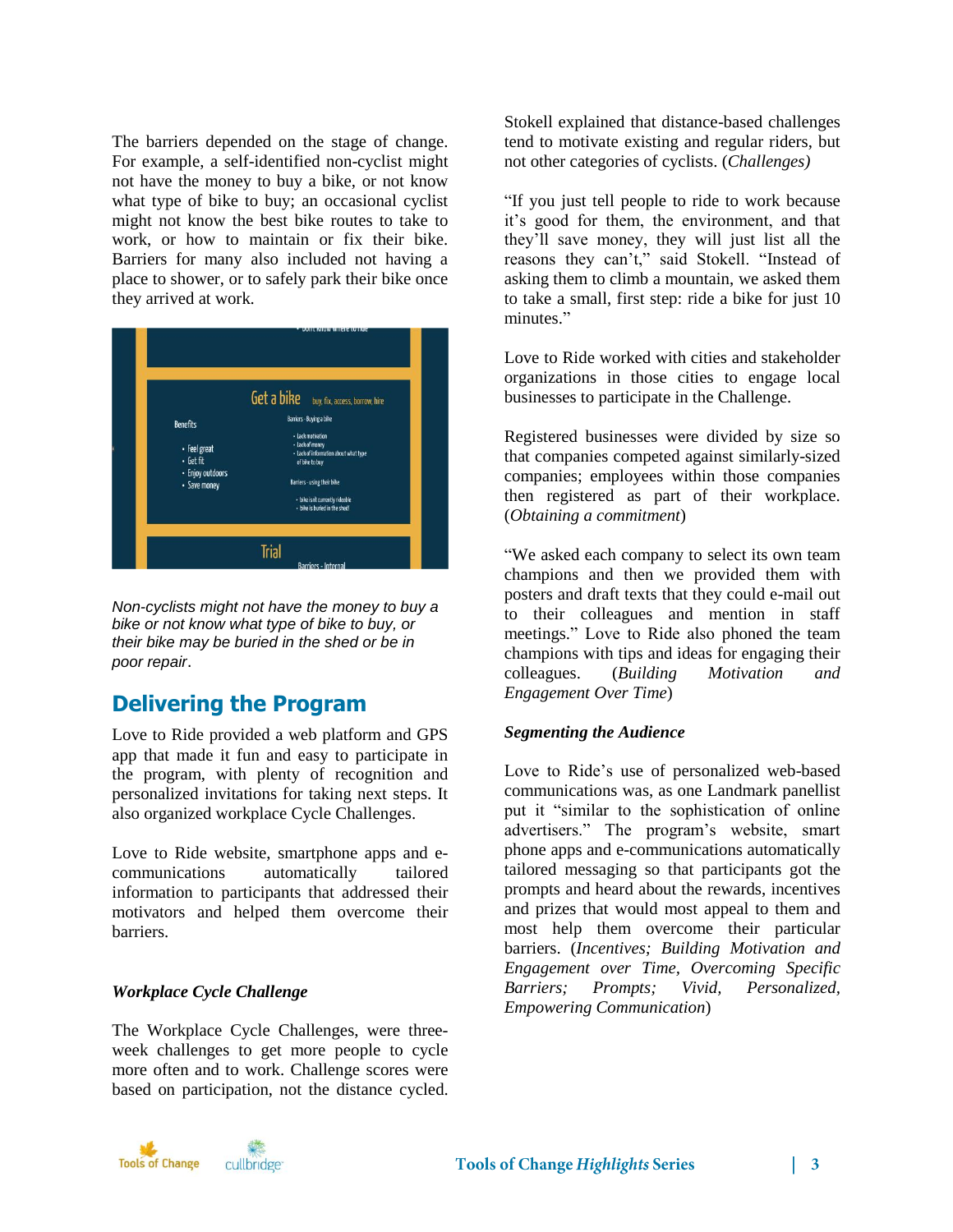| <b>MY PROFILE</b><br><b>HOME</b>                    | <b>PRIZES</b><br><b>TEAMS</b><br><b>INFO</b>                                             |  |
|-----------------------------------------------------|------------------------------------------------------------------------------------------|--|
|                                                     |                                                                                          |  |
| <b>Quick Survey: Step 1</b>                         |                                                                                          |  |
| * Approximately how often                           | $\sqrt{-}$ -- choose -                                                                   |  |
| have you ridden a bike in the                       | Not at all<br>A few times                                                                |  |
| last 12 months?                                     | 1-3 times a month<br>Once a week                                                         |  |
| Go into the prize draw! Please ente                 | 2-3 times a week                                                                         |  |
| <b>Address line 1</b>                               | 4 or more days a week                                                                    |  |
| <b>Address line 2</b>                               |                                                                                          |  |
| Town / city                                         |                                                                                          |  |
| Post code                                           |                                                                                          |  |
|                                                     |                                                                                          |  |
|                                                     | <b>NEXT</b>                                                                              |  |
|                                                     |                                                                                          |  |
|                                                     |                                                                                          |  |
|                                                     |                                                                                          |  |
|                                                     |                                                                                          |  |
| Quick Survey: Step 2                                |                                                                                          |  |
|                                                     | Please take 1 minute to complete this short survey                                       |  |
| Go into the draw to win a brand new bike!           |                                                                                          |  |
|                                                     | What are the main benefits that you want to gain through riding a bike: (select up to 3) |  |
| Improved health                                     |                                                                                          |  |
| <b>Improved fitness</b>                             |                                                                                          |  |
| Save money                                          |                                                                                          |  |
| Save time                                           |                                                                                          |  |
| Enjoy the outdoors                                  |                                                                                          |  |
| Enjoy time with family or friends                   |                                                                                          |  |
| To live more sustainably                            |                                                                                          |  |
| Other                                               |                                                                                          |  |
| How confident do you feel when cycling on the road? |                                                                                          |  |

*Each time participants registered for the program, they indicated what stage they were at. Participants were also asked to check off their own barriers and benefits; the survey options they got to choose from were determined by the stage they said they were at.*

Participants were encouraged to fill in an online trip log. Whenever they logged their trips, they received a personalized pop-up message with fun and interesting facts or reminders. For example, if a cyclist regularly used a busy road to ride to work, the system could generate safety tips or links to videos that showed how to safely ride in traffic. People received special messages when they reached their goals and could also 'high five' others when they reached theirs. (*Feedback*)

As another example, since those who rode only occasionally might not know how to change a flat tire and maintain their bikes, the system encouraged them to watch a brief video on how to do it. These videos were available on handheld computers and tablets too – which could be taken right to the bicycle when doing



*The system showed participants how they were doing, both numerically and using a journey image. It also recognized success, encouraged participants to recognize each other's contributions, developed team spirit, and linked to sponsor / local events.*

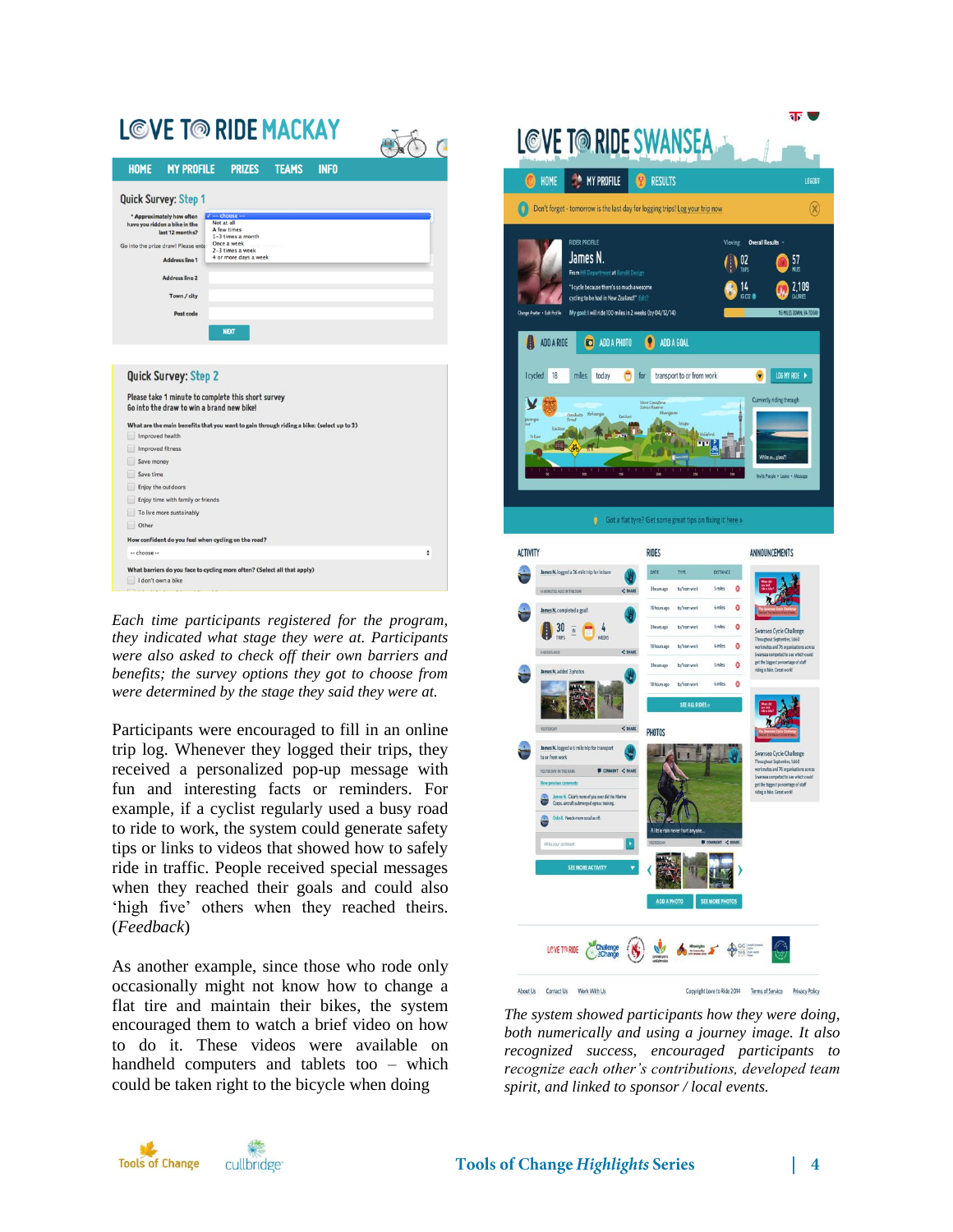the repairs. The program also connected participants with local bicycle maintenance workshops and discounts on bike servicing. (*Overcoming Specific Barriers)*



"We asked different questions of the regular cyclists, questions that we used to help them encourage their colleagues," explained Stokell. Depending on their responses, follow up questions were sent. "This got them to make a small commitment and identified a next step as well." (*Building Motivation over Time, Obtaining a Commitment)*

Other messages encouraged regular cyclists to offer to ride with a non-cyclist or occasional cyclist, lend a bicycle to someone who wanted to give it a try, help their department or company compete against another, etc. (*Norm Appeals, Peer Support, Word of Mouth)*

Tailored messages also provided participants with the best cycling routes, safety information (if the weather was bad that day in London, England, the system reminded participants about how to cycle safely in the rain), bicycle repair and maintenance tips, or offered discounts at local shops.

The next illustration provides a "behind the scenes" perspective on the system from the system's administrative or "back end". You can see the entry page that program managers used to customize prompts and other messages so they were automatically targeted at those who indicated different stages, motivators and benefits, and who are at different program

locations or using different languages. The system provided some global, standardized messages that could quickly and easily be taken to scale, as well as the ability to easily create new messages for specific groups and locations.

| <b>Targeted Announcement</b> |              |                                                                                                          |  |
|------------------------------|--------------|----------------------------------------------------------------------------------------------------------|--|
| 1. Content                   | 2. Targeting | 3. Monitoring                                                                                            |  |
| <b>Site</b>                  |              |                                                                                                          |  |
| All sites                    |              |                                                                                                          |  |
| Language                     |              |                                                                                                          |  |
| -- choose --                 |              |                                                                                                          |  |
| survey.                      |              | Please select a question/s and corresponding response/s that you would like people who view this annound |  |
| <b>Cyclist level</b>         |              |                                                                                                          |  |
| -- any --                    |              |                                                                                                          |  |
| Logged in                    |              |                                                                                                          |  |
| -- any --                    |              |                                                                                                          |  |
| <b>Barriers</b>              |              |                                                                                                          |  |
| My bike needs fixing up      |              |                                                                                                          |  |
| Confidence                   |              |                                                                                                          |  |
| $-$ any $-$                  |              |                                                                                                          |  |
| <b>Benefits</b>              |              |                                                                                                          |  |
| -- any --                    |              |                                                                                                          |  |
| Method of travel work        |              |                                                                                                          |  |

Monitoring, feedback and "next step" messages could be set up to reach specified groups of participants at specified intervals. When noncyclists said they didn't own a bike, for example, Love to Ride later asked whether or not they'd bought a bike. If they answered yes, they'd get a response such as 'That's great. Happy riding!' If they answered no, they might receive information about a local bicycle shop. *(Building Motivation over Time, Feedback, Prompts)*

# **Financing the Program**

Love to Ride was a fee-based social enterprise, set up as a business with a social mission. It offered varying levels of service. "We wanted to make Love to Ride available for organizations of different budgets," said Stokell.

A key variable was how "do-it-yourself" (DIY) a participating community wanted to be. For example, did it just need to use the platform and some guidance on how to use it? Or did the community also want to hire a contractor to run

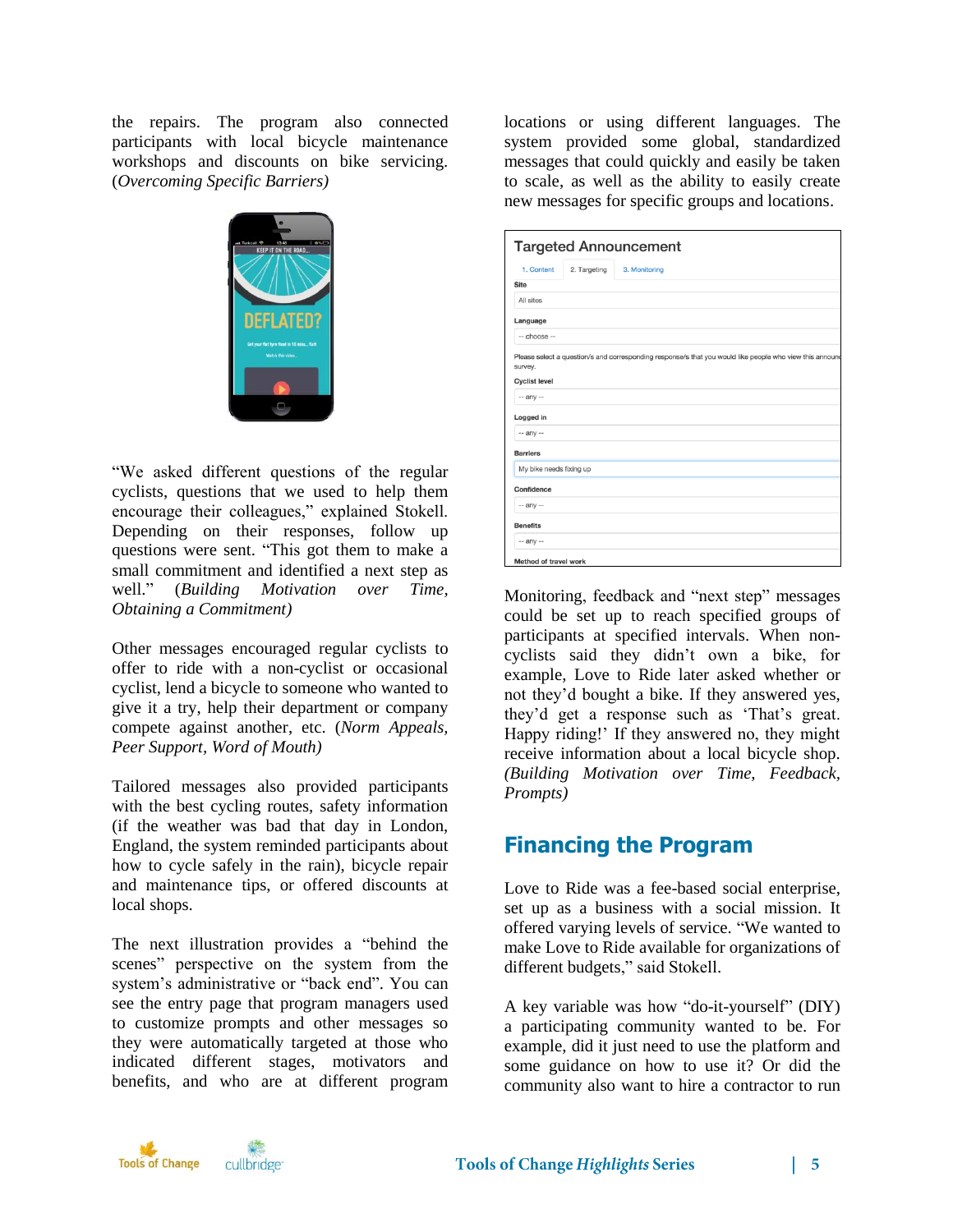the Workplace Cycle Challenge? At the higher end of the spectrum, Love to Ride was doing a project in Sydney, Australia in 2015 involving 200 companies, 5,000 people and 1,500 new riders. Sydney needed to get more people in a particular area on bikes fairly quickly, before a light rail construction slowed down local traffic. That was about an \$US 80,000 project. However, \$2,000 to \$4,000 provided the platform (only) for smaller cities or regions that did not require further support.

# **Measuring Achievements**

For the Workplace Cycle Challenges, percentage uptake was measured, rather than distance covered, as well as cycling frequency, journey type and other key data.

Organizers used short, high-response surveys to measure program effectiveness to assess uptake:

- 1. Participants were first surveyed when they registered (baseline)
- 2. They self-reported their participation throughout both the Challenge lead-in and Challenge activity periods
- 3. They received short follow-up surveys three weeks and again at three months after the Challenge.

# **Results**

Of the 113,000 Workplace Cycle Challenge participants in September 2014, 30% were noncyclists, 19% were occasional cyclists and 51% were regular cyclists.

The three-month survey results showed that:

- 54% of those who were non-cyclists at baseline, were cycling at least once a month, and 35% of them were cycling to work at least once a week
- 42% of those who were occasional-cyclists at baseline were now cycling regularly, and 24% were commuting by bike regularly (increased from 1-4 times a month to 2-5 days a week)
- 28% of driving commuters were driving to work at least two days fewer per week
- Three months after the Challenge, about 8% of those who had tended to drive to work said that they cycled to work more than they commuted by car. In some locations this figure was as high as 17%.

### *Longer Term Impacts*

For the 2011 Workplace Cycle Challenge in York, England, 292 non-cyclists registered. At the start of the 2012 Challenge, 83 of them had re-registered; 20% of these registrants had been cycling occasionally and 27% had been cycling regularly. At the start of the 2013 Challenge, 39 of them had registered again; of these registrants, 28% had been cycling occasionally and 31% had been cycling regularly.

### *Overall Impacts*

A typical Workplace Cycle Challenge involved between 600 and 3,000 people. On average, 30% of the participants were non-cyclists; three months after the program, an average of 82% of those non-cyclists were still cycling (54% weekly). On average, about one-quarter of all participants became new riders.

Between 2013 and 2014, 1.1 million trips and 11.8 million miles cycled were logged. Estimated emission reductions totaled about 1,550 tonnes.

# **Lessons Learned**

### **Segmentation by Stage of Change**

For transportation-related behaviors, stage of change / current travel habits can be a helpful way to segment one's audience.

#### **Barriers are different at each stage**

For cycling promotion, the barriers tend to be different at each stage, so different interventions are needed for each group.